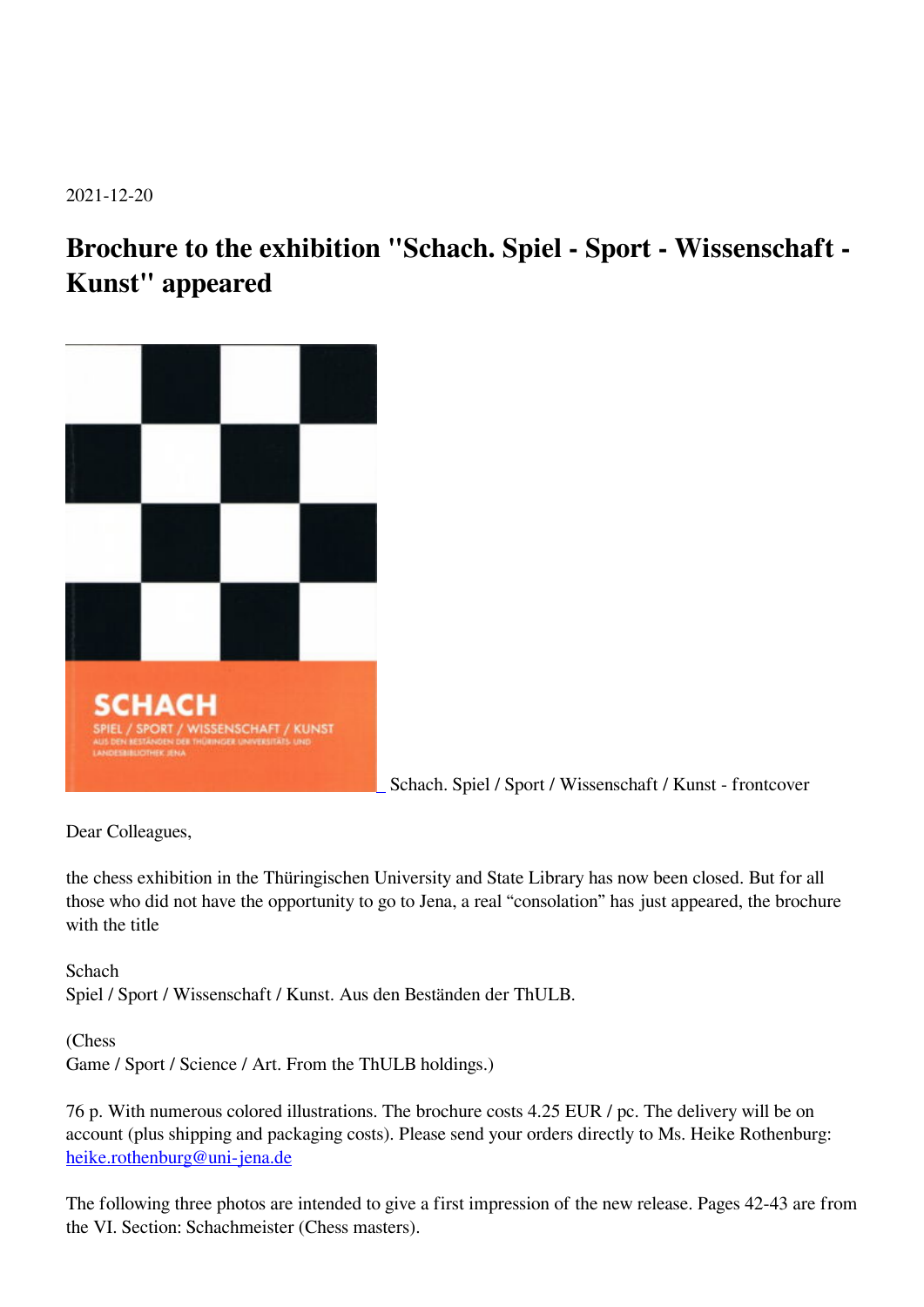| <b>INHALT</b> | zwa matao a                           |                                                                                                                                                                                                                                                        |              |
|---------------|---------------------------------------|--------------------------------------------------------------------------------------------------------------------------------------------------------------------------------------------------------------------------------------------------------|--------------|
|               |                                       |                                                                                                                                                                                                                                                        |              |
|               |                                       |                                                                                                                                                                                                                                                        |              |
|               | and the company's company's company's |                                                                                                                                                                                                                                                        | $\mathbb{R}$ |
|               |                                       |                                                                                                                                                                                                                                                        |              |
|               |                                       |                                                                                                                                                                                                                                                        |              |
|               | 4.11                                  | for Ford speak Schuck<br>____                                                                                                                                                                                                                          | $\mathbf{u}$ |
|               |                                       | 65 Eng were deutsche Schachtsbelauch                                                                                                                                                                                                                   | 22           |
|               |                                       |                                                                                                                                                                                                                                                        | 36           |
|               |                                       | N Schuckgeschicher                                                                                                                                                                                                                                     | 33           |
|               |                                       | <u> 1999 - 199</u><br>Schoolsnighter.                                                                                                                                                                                                                  | 38           |
|               |                                       | Schucklingstat: Charles Committee                                                                                                                                                                                                                      | 46           |
|               |                                       | 101 Schock to day Kuharamanachalian                                                                                                                                                                                                                    | 81.          |
|               |                                       | 05. School in the University                                                                                                                                                                                                                           | m            |
|               |                                       |                                                                                                                                                                                                                                                        | $^{4+}$      |
|               |                                       | <b>Elentor</b><br><u> San Angeler and San Angeler and San Angeler and San Angeler and San Angeler and San Angeler and San Angeler and San Angeler and San Angeler and San Angeler and San Angeler and San Angeler and San Angeler and San Angeler </u> | $-79$        |

## Schach. Spiel / Sport / Wissenschaft / Kunst, contents



Schach. Spiel / Sport / Wissenschaft / Kunst, page 42



Schach. Spiel / Sport / Wissenschaft / Kunst, page 43